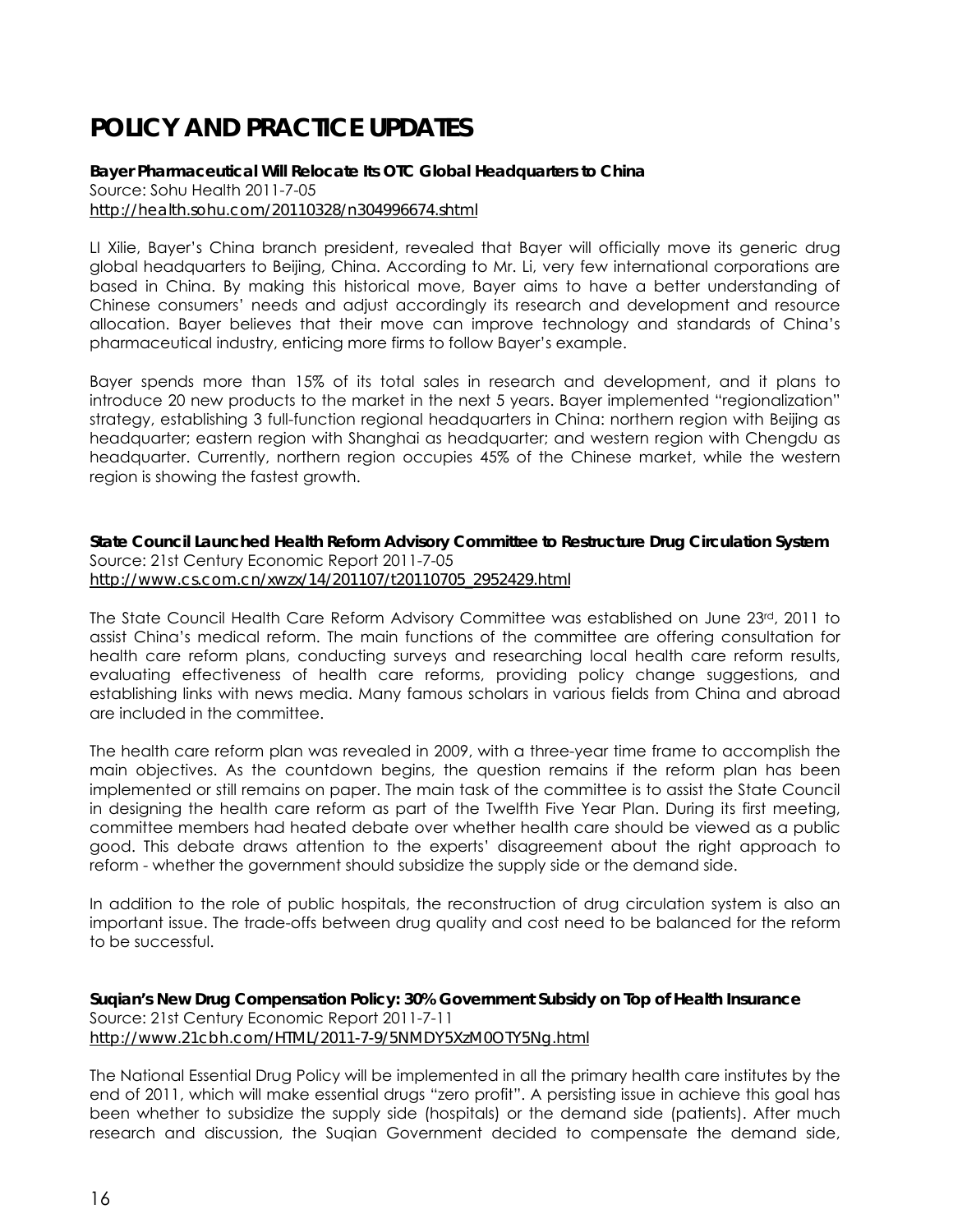providing an extra 30% subsidy in addition to patients' health insurance to ensure their essential drug expenditure is no higher than that in surrounding regions. The reform also allows private hospitals to negotiate medicine prices on their own, instead of participating in the provincial bidding and procurement process.

The innovative plan still needs clarification on implementation details, but it achieves "zero profit" without hurting the profitability of private hospitals and at the same time brings welfare to patients. One concern is that the National Essential Drug Policy requires drug bidding and procurement process be carried out at the provincial level, in direct contrast to Suqian's reform plan. It remains to be seen if Suqian can stay outside the national plan.

## **Multi-site Practicing will be allowed for More Doctors Nationwide**

Source: 21st Century Economic Report 2011-7-26 *http://finance.ifeng.com/news/industry/20110726/4309700.shtml* 

On July 25th, the Ministry of Health made an announcement allowing more multi-site practicing for doctors nationwide, expanding the implementation area to cities and provincial centers involved in the Public Hospital Reform and two extra prefectures in each city or province. The Ministry of Health lowered the entry requirements for doctors to start practicing, but also tightened management and evaluation of multi-site practicing doctors.

However, multi-site practicing was not well-received in the first generation of experimenting cities such as Beijing, Guangdong and Hainan. Few qualified doctors were willing to perform their jobs in several different institutions. The first obstacle lies in concerns from those doctors. They fear that they will be exposed to more pressure and risk, without a corresponding increase in protection. The second difficulty stems from the current personnel system. Doctors represent hospitals' primary asset and their competitiveness, so hospitals have no incentive to encourage their doctors to practice at other sites. Experts point out that for multi-site practice to become more popular, hospital personnel system needs reform, and doctors' responsibilities and rights should be clarified and protected.

## **Beijing's First Experience with DRG Based Hospital Payment**

Source: Economic Observer 2011-8-15 *http://news.hexun.com/2011-08-10/132281370.html* 

Beginning on August 1st, six hospitals in Beijing will experiment with an innovative payment system, charging patients with insurance according to Diagnostic Related Groups (DRG) – a disease classification code based on age, disease severity, treatment method etc. The DRG coding is made possible because hospitals in Beijing adopted the electronic health information system. A primary reason for initiating this payment system is to avoid hospitals providing "excessive" treatments, prescription, and over-charging medical insurance fund.

Although the new arrangement is theoretically feasible, a few concerns still need to be addressed. The first concern is how to determine the disease categories and how to price them. So far, the categorization standard is set by the Ministry of Human Resources and Social Security, and hospitals do not know classification details and methodologies. It is suggested that a broader group of experts should participate in the classification process, such as hospitals and academia. The second concern is that DRG payment system only deals with pricing, but not medical care quality. It is predicted that the administrative capacity of the government is the most significant factor to determine whether the reform will succeed.